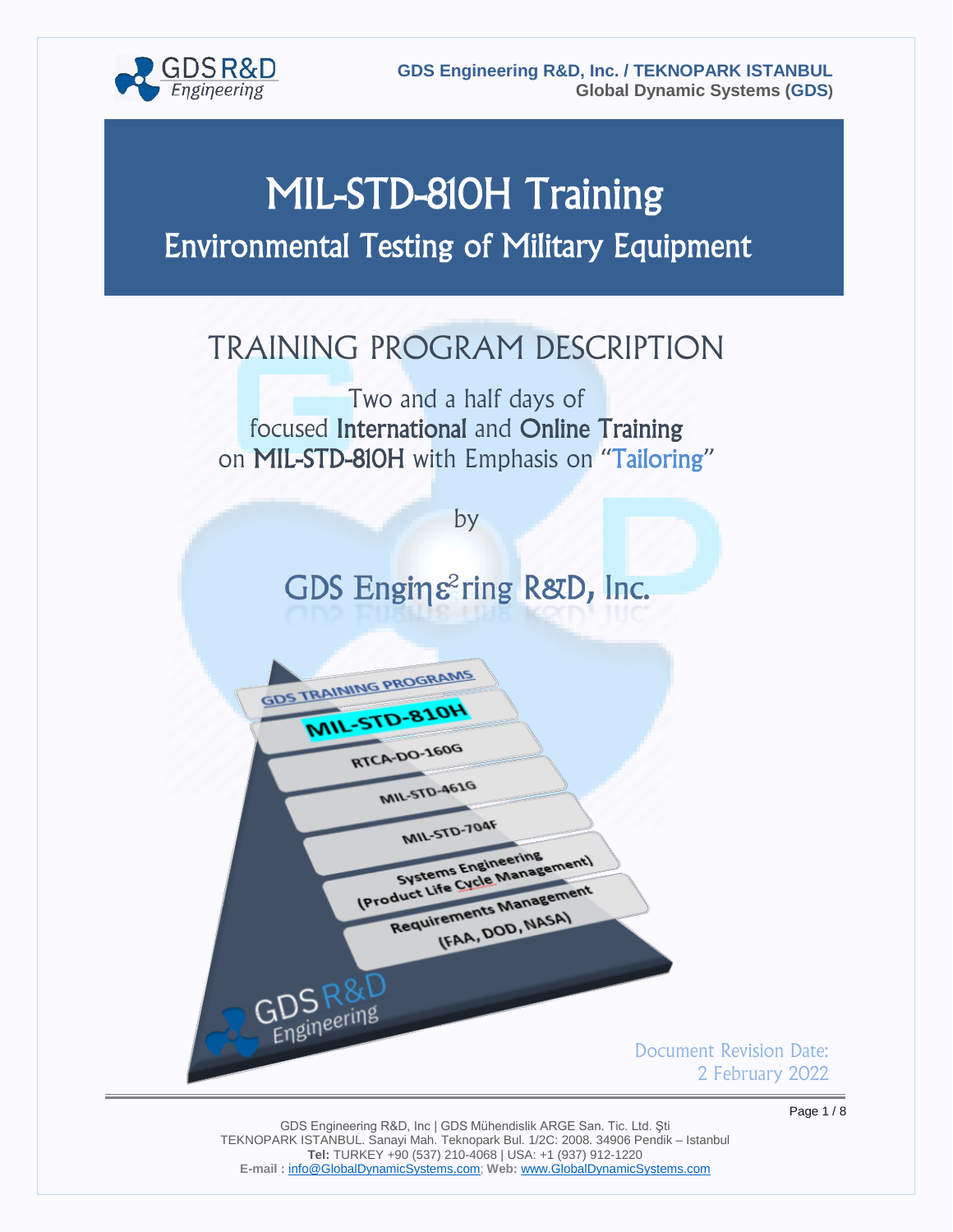

### Foreword

### Training on MIL-STD-810H Environmental Testing with Tailoring Examples

This training is an important step for testing and certifying your military equipment and products in accordance with MIL-STD-810H, platform test requirements, and other applicable standards and specifications. The training focuses on the test sections described in the standard document:

> MIL-STD-810H US Department of Defense Test Method Standard Environmental Engineering Considerations and Laboratory Tests

The Instructors share their experience and knowledge gained by working long years in the field with designing products and performing tests in accordance with such as RTCA-DO-160G, MIL-STD-810H, and MIL-STD-461G. The slides are supported by many graphics and test videos for the efficiency and clarity of the information and each session is planned in accordance with the test methods described in MIL-STD-810H. Dr. Ismail Cicek is the lead instructor of this training and several experienced test personnel and design engineers help complete the training sessions efficiently.

### Purpose

The purpose is to have a good understanding of equipment testing in accordance with MIL-STD-810H document.

The attendees completing this training are expected to have knowledge for the following:

- Understand MIL-STD-810H test methods and procedures
- Understand how to apply tailoring in view of Life Cycle Environmental and Mission Profiles
- Be able to write a list of susceptibilities
- Understand the test process goals and activities
- Develop test plans
- Plan and schedule tests
- Execute tests
- Understand test results
- Create test reports
- Be able to resolve issues in the test results by means of change recommendations, or accepting the anomalies with risk assessment.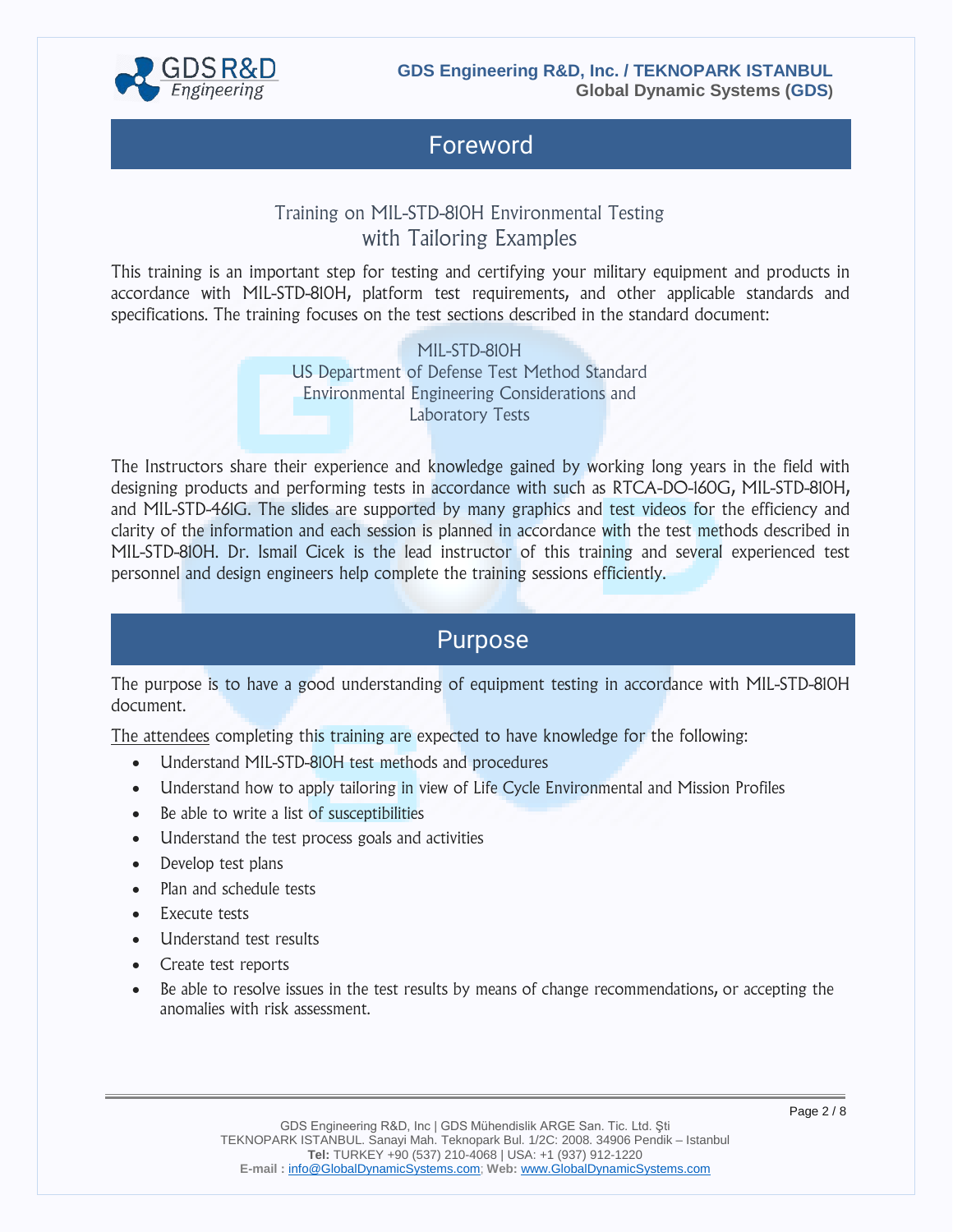

**Global Dynamic Systems (GDS)**

### Training Scope



The training sessions cover the following topics with annotated slides, test photos, videos, and additional reference material from standards, specifications, and guides:

- Systems Engineering Process Overview and Test & Evaluation (T&E): Important Concepts, such as Product Development and V&V Processes, Test Requirements, Requirements Management, Concepts of Operations (CONOPS) Environmental Profile (LCEP), and Mission Profile/Requirements.
- Tailoring Process
- MIL-STD-810H Part I, II, and III
- Understanding the Purpose of the Test Methods
- Test Methods and Procedure Selection based on Equipment Type
- Developing List of Susceptibilities
- Test Equipment, Chambers, and other Devices
- Test Procedures and Other Technical Details of Running Tests with Tailoring
- Scheduling, Implementation of the Tests
- Review of Test Reports
- Design Issues, Discussion of Test Failures, Test Interruptions, and Recommendations
- Risk Management Process for Resolving Anomalies
- Additional or Alternative Standards (Military and Industrial) and Test Recommendations

Read more details about this training content at the [GDS Website:](https://www.globaldynamicsystems.com/) [http://www.GlobalDynamicSystems.com](http://www.globaldynamicsystems.com/)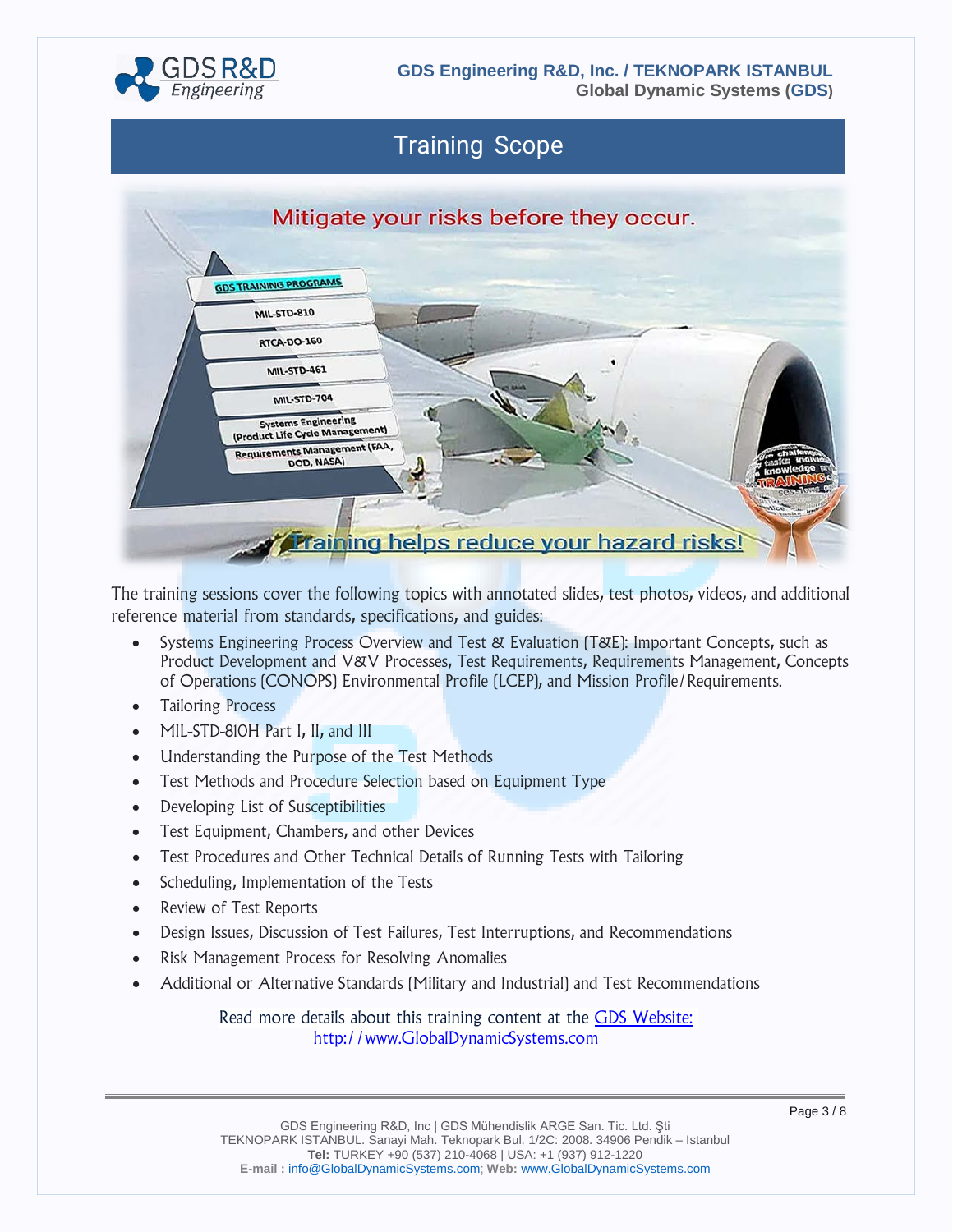

### **Instructors**

Training is mainly provided by Ismail Cicek, assisted by several GDS personnel experienced in environmental testing and management.

Dr. Ismail Cicek studied PhD in Mechanical Engineering Department at Texas Tech University in Texas, USA. He studied included random vibration. He has both industrial and academic experience for over 30 years. He gained engineering and leadership experience by working in the United States Department of Defense projects and programs as systems development engineer for 15 years. He led the development of various engineering systems for platforms including C-5, C-17, KC-10, KC-135, and C-130 E/H/J. Dr. Cicek's experience includes unmanned aerial vehicle development where he utilized the Geographical Information Systems (GIS) and Malfunction Data Recorder Analysis Recorder System (MADARS) development for military transport aircraft.

Dr Cicek worked as the lab chief engineer for five years at the US Air Force Aeromedical Test Lab at WPAFB, OH. He received many important awards at the positions he served, due to the excellent teamwork and his detail oriented and energetic personality. These included Terra Health's Superior Client Award in 2009 and Engineering Excellence Award in 2010 as well as an appreciation letter from the US Air Force Aeronautical Systems Center (ASC), signed by the commander in charge.

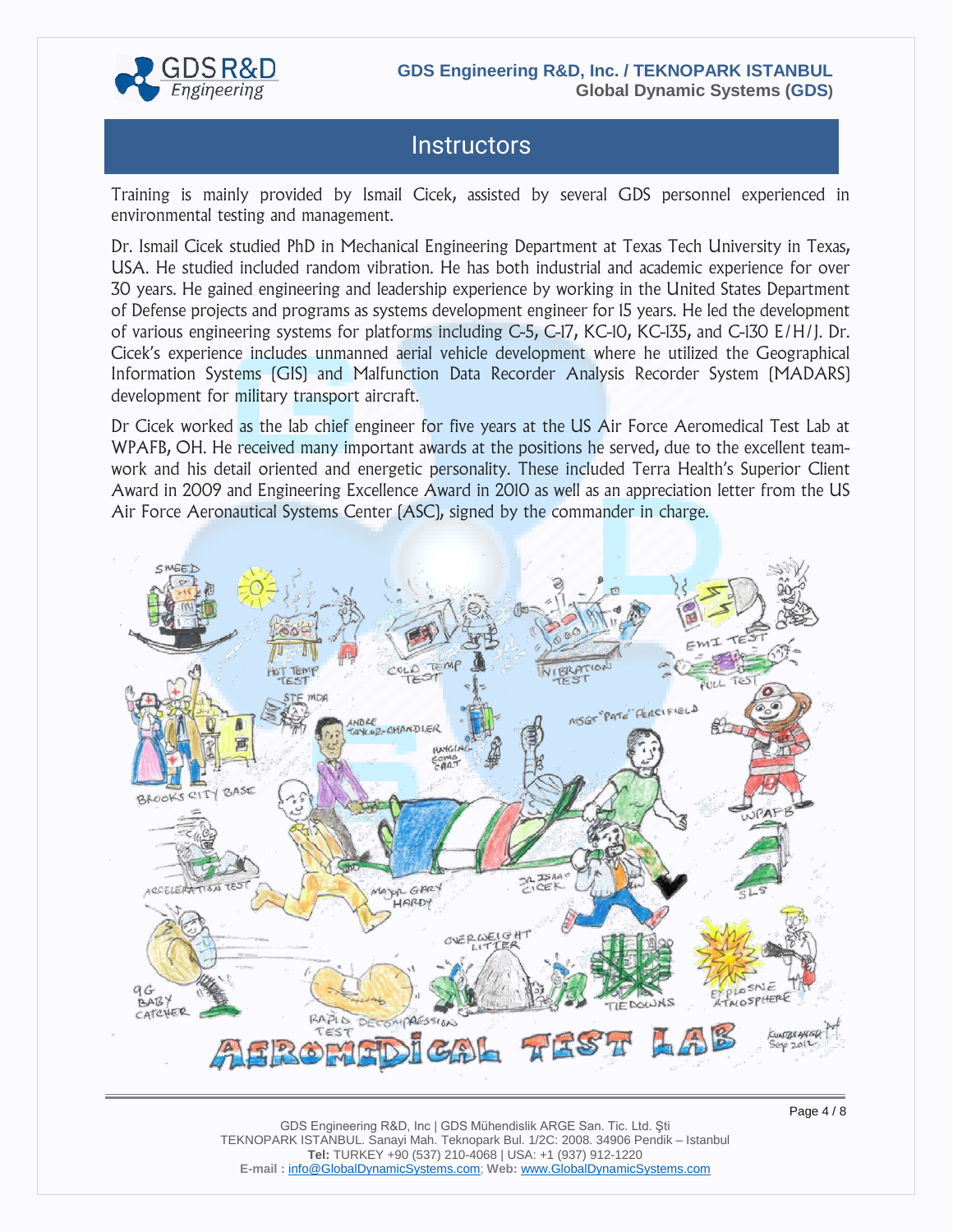![](_page_4_Picture_0.jpeg)

#### **GDS Engineering R&D, Inc. / TEKNOPARK ISTANBUL Global Dynamic Systems (GDS)**

Dr Cicek also established a test lab, called Marine Equipment Test Center (METC) and located at Istanbul Technical University, Tuzla Campus, for testing of equipment per military and civilian standards, such as RTCA-DO-160. Providing engineering, consultancy, and training services to many companies and organizations, Dr. Cicek has gained a good insight into the tailoring of standard test methods in accordance with military standards, guides, and handbooks as well as Life Cycle Environmental Profile LCEP) developed for the equipment under test.

Dr. Cicek also completed various product and research projects, funded in the USA, EU, and Turkey. He is currently teaching at Istanbul Technical University Maritime Faculty, Tuzla/Istanbul. He is the founding manager of the METC in Tuzla Campus of ITU. Meanwhile, he provided engineering services, consultancies, and training to many organizations for product development, engineering research studies such as algorithm development, test requirements development, and test plans and executions.

Dr Cicek worked as the Principle Investigator and became a Subject Matter Expert (SME) at the US Air Force Aeromedical Test Lab (WPAFB/OH) for certifying the products to the US Air Force Platform Requirements. He also developed Joint Enroute Care Equipment Test Standard (JECETS) in close work with US Army Test Lab engineers and managers.

Read DAU Paper: "A New Process for the Acceleration Test and Evaluation of Aeromedical Equipment for U.S. Air Force Safe-To-Fly Certification". [Click to display this report.](https://apps.dtic.mil/sti/citations/ADA529302)

GDS Team has provided MIL-STD-810, RTCA-DO-160, MIL-STD-461 training courses to more than five hundred students and over one hundred organizations around the world since 2009. Read more details about the instructors at [https://www.GlobalDynamicSystems.com.](http://www.globaldynamicsystems.com/)

### Training Schedule and Execution Type

- Online training using ZOOM.
- Led by live two instructors experienced in the field by both testing and lecturing.
- Two and a half days of focused online training schedule is typically as follows
	- o 1st Day: 09:00 17:00 (Lunch Break between 12:30 and 13:30)
	- o 2nd Day: 09:00 17:00 (Lunch Break between 12:30 and 13:30)
	- o 3rd Day: 09:00 13:00
	- o Time zone: Central European Time (CET)
- Attendees will receive a Training Certificate.
- Training includes knowledge check quizzes, a competition type, fun way or learning with prizes.

Visit [GDS Website](https://www.globaldynamicsystems.com/posts/training-calendar-systems-engineering/) to check the calendar of scheduled training classes and for registration information. Or, send an email to us with your registration request: [info@GlobalDynamicSystems.com.](mailto:info@GlobalDynamicSystems.com)

Or call us to further discuss about your training needs. Ph: +1 (937) 912-1220 (USA) | Ph: +90 (537) 210-4068 (Turkey)

[Our training calendar](https://www.globaldynamicsystems.com/posts/training-calendar-systems-engineering/) includes all open training classes, including RTCA-DO-160, MIL-STD-810, and MIL-STD-461.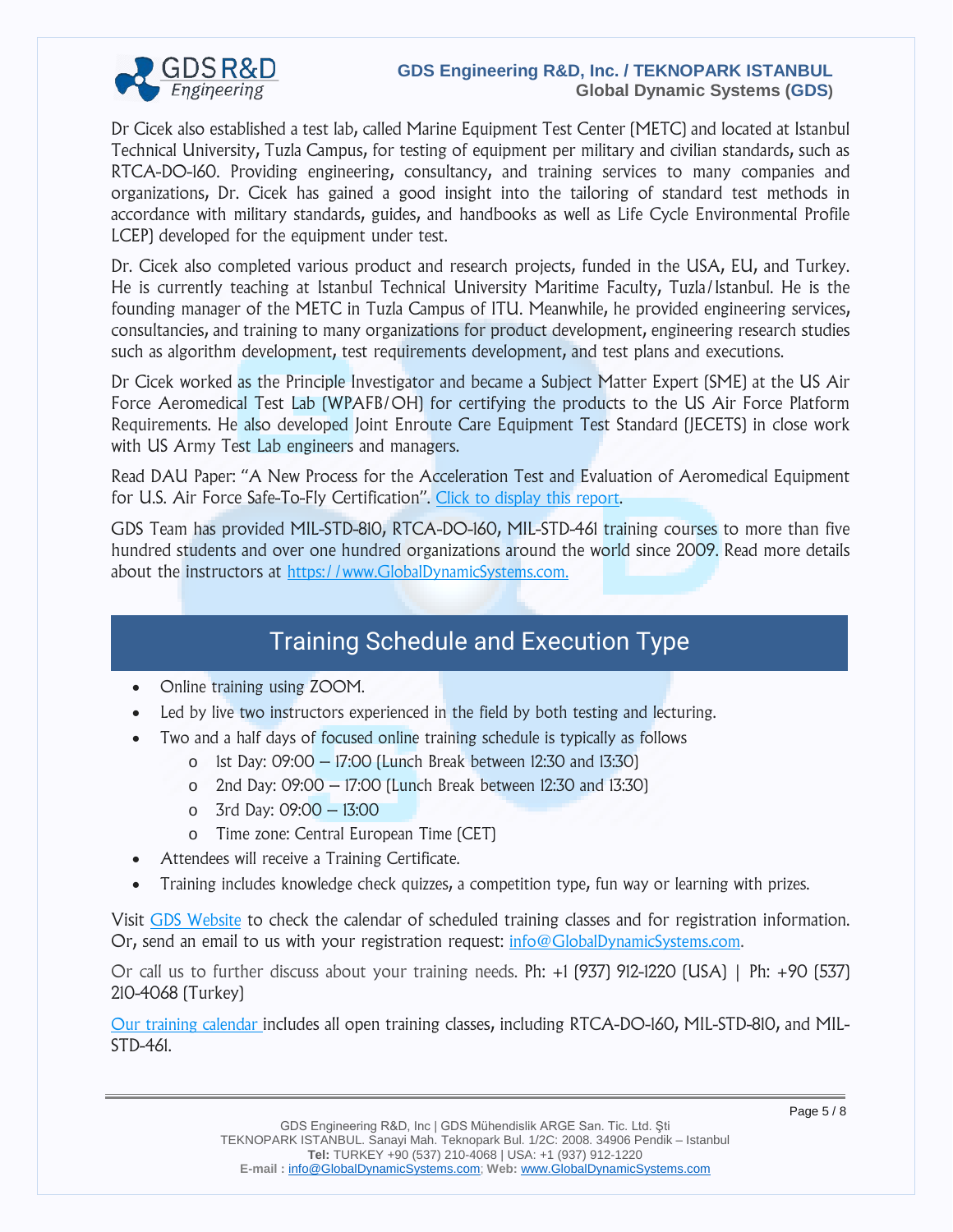![](_page_5_Picture_0.jpeg)

### Training Contents (Detail)

Training covers each test section of the RTCA-DO-160G and the following items are discussed in each of the individual training session:

- Purpose of the Test
- Potential Environmental Effects to Equipment Under Test (EUT) Fundamental Subjects (that may be of importance for understanding)
- Equipment Types and Test Requirements
- Test Equipment, Cabins, or Devices / Test Environment / Test Pass/Fail Criteria
- Test Procedures / Evaluation of the Test Results
- Potential Failures and Design Recommendations Additional Discussions and Recommendations
- Also includes some tests, which are not included in the MIL-STD-810H yet it may be a requirement.

500.6 Low Pressure (Altitude) 501.7 High Temperature 502.7 Low Temperature 503.7 Temperature Shock 504.3 Contamination by Fluids 505.7 Solar Radiation (Sunshine) 506.6 Rain (IP for Water) 507.6 Humidity 508.8 Fungus 509.7 Salt Fog 510.7 Sand and Dust (IP for Sand/Dust) 511.7 Explosive Atmosphere 512.6 Immersion (IP for Water) 513.8 Acceleration 514.8 Vibration 515.8 Acoustic Noise

#### MIL STD-810H Test Methods

516.8 Shock 517.3 Pyroshock 518.2 Acidic Atmosphere 519.8 Gunfire Shock 520.5 Combined Environments 521.4 Icing/Freezing Rain 522.2 Ballistic Shock 523.4 Vibro-Acoustic/Temperature 524.1 Freeze / Thaw 525.2 Time Waveform Replication 526.2 Rail Impact 527.2 Multi-Exciter 528.1 Mechanical Vibrations of Shipboard Equipment (Type I – Environmental and Type II – Internally Excited

![](_page_5_Picture_14.jpeg)

GDS Engineering R&D, Inc | GDS Mühendislik ARGE San. Tic. Ltd. Şti TEKNOPARK ISTANBUL. Sanayi Mah. Teknopark Bul. 1/2C: 2008. 34906 Pendik – Istanbul **Tel:** TURKEY +90 (537) 210-4068 | USA: +1 (937) 912-1220 **E-mail :** [info@GlobalDynamicSystems.com;](mailto:info@GlobalDynamicSystems.com) **Web:** [www.GlobalDynamicSystems.com](http://www.globaldynamicsystems.com/)

Page 6 / 8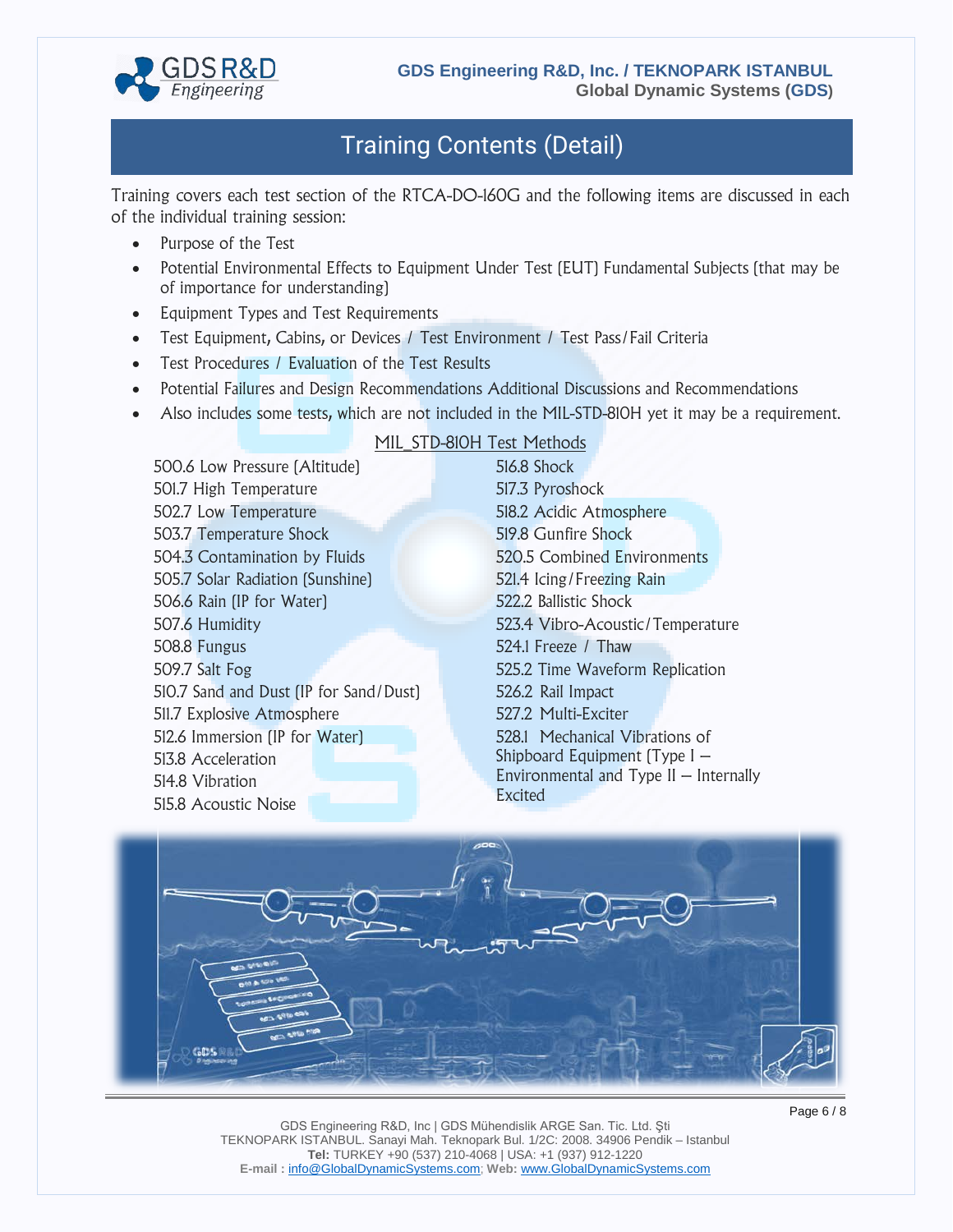![](_page_6_Picture_0.jpeg)

### Tailoring is Emphasized

Platform and equipment test examples are provided in each test method presentations and discussions, including:

- Military aircraft platforms (fixed and rotary wing), ground vehicles, and navy ships
- Avionics, electrical and mechanical systems, and structural project applications
- Test tailoring examples to include the selection of tests, parameter levels, and durations
	- o Concepts of Operations (CONOPS) document and test curve establishment.
	- o Tailoring and Life Cycle Environmental Profile (LCEP)
	- o Mission Profile

For tailoring, read more at [https://www.globaldynamicsystems.com/posts/mil-std-810h-training-tailoring-is](https://www.globaldynamicsystems.com/posts/mil-std-810h-training-tailoring-is-essential-explained/)[essential-explained/.](https://www.globaldynamicsystems.com/posts/mil-std-810h-training-tailoring-is-essential-explained/)

### Training Material

The Instructors present the topics using the presentation slides with references to MIL-STD-810H methods and procedures with the inclusion of information included from relevant regulations, standards, and specifications. The lecturers provide slides for sharing their own experience and knowledge gained by working long years in the field and performing tests in accordance with MIL-STD-810H, RTCA-DO-160G, and MIL-STD-461G. The slides are supported by many graphics and test videos for the efficiency and clarity of the information.

The sides and other sharable course material will be shared with the registered students before the class using GOOGLE DRIVE.

• Registration includes all presentations and additional material shared before the class.

### Organizational (Group) Training

- Upon request, a training can be customized to your organizational needs. In such cases, training could emphasize selected topics in more details with additional discussions and Qs & As.
- Considerable discounts will apply to organizational trainings.
- Please communicate with us to discuss further.

![](_page_6_Picture_19.jpeg)

GDS Engineering R&D, Inc. is an official member of RTCA Organization.